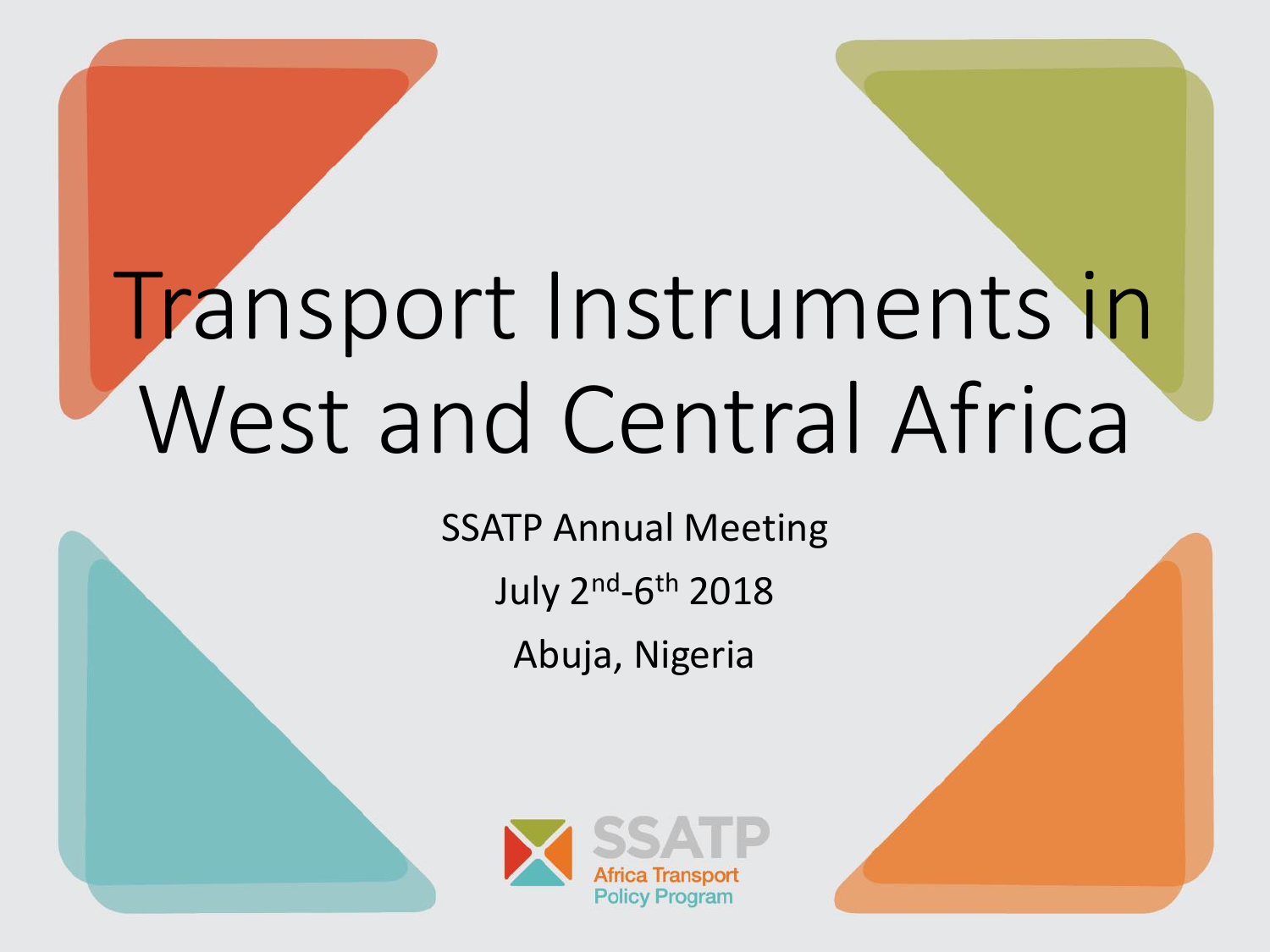### Background 1

- The legal and regulatory framework is the starting point for the reforms for the professionalization of the trucking industry
- The existing legislations and instruments at national, bilateral and regional levels are often incomplete, not fully defined, or overtaken by more recent development of international good practices
- Togo requested assistance from WB to prepare a new Transport Law and the subsidiary legislation

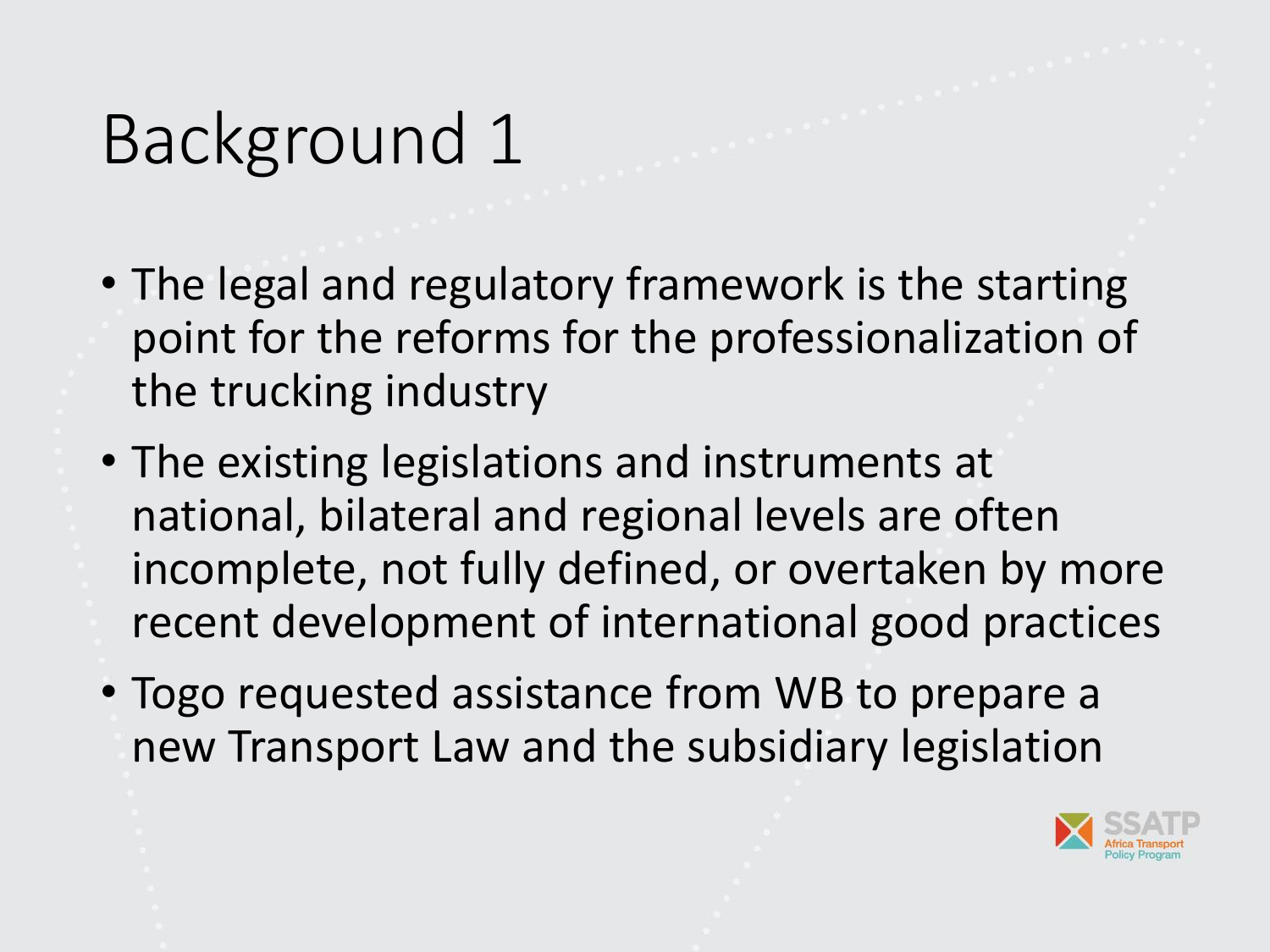### Background 2

- The drafting of the Togo legal and regulatory instruments will start Q4 2018
- The WB has launched or is preparing corridor programs with a component on professionalization of transport and logistics services on several corridors
	- Abidjan Ouagadougou
	- Lomé Ouagadougou Niamey
	- Dakar Bamako
- SSATP discussed with stakeholders from W&C Africa and preparing the ground for region-wide reforms by defining a template that could be replicated in many countries has been added to the SSATP work program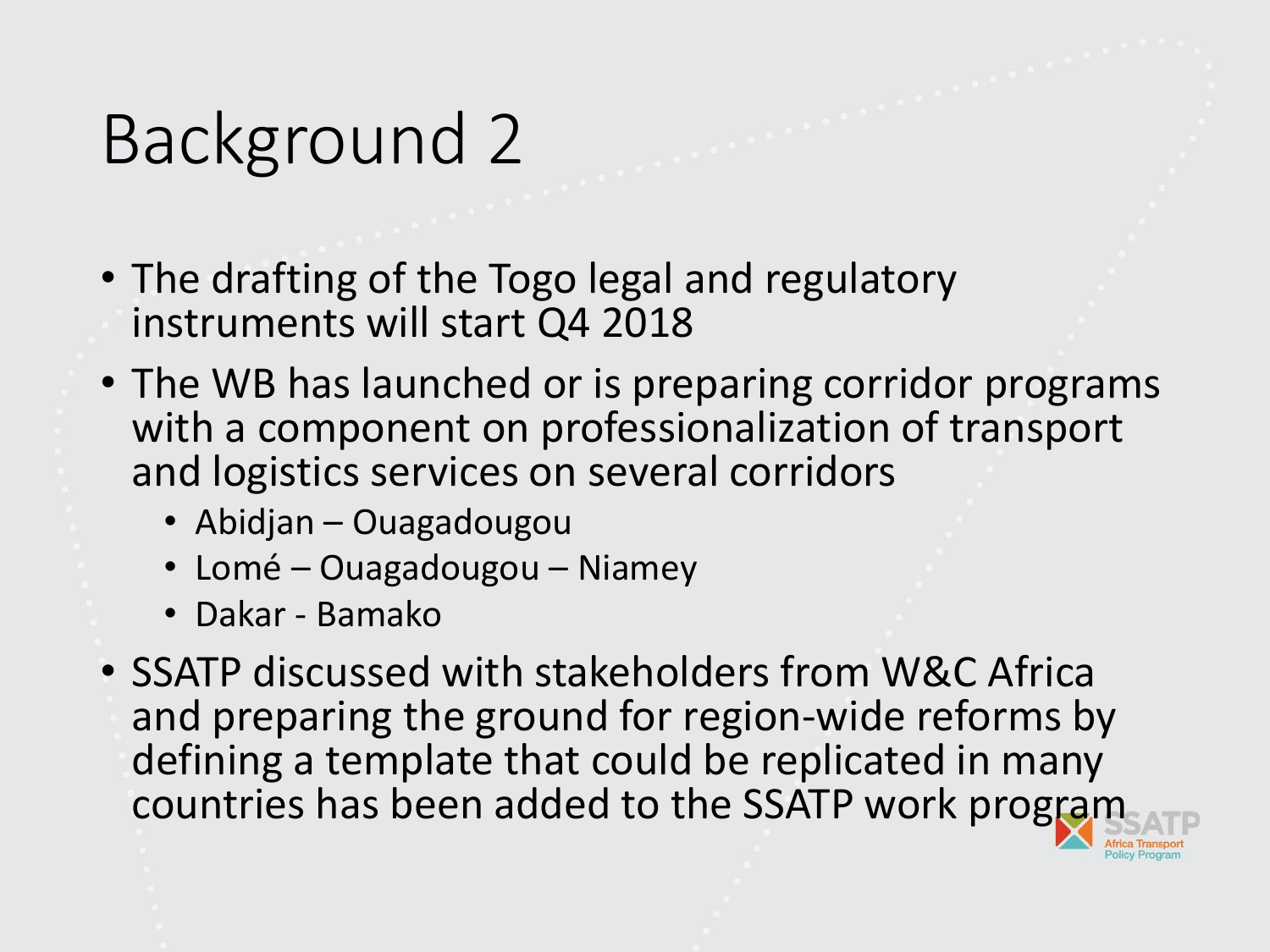#### West Africa

- Basis exists with the work in Cote d'Ivoire, Burkina Faso, Togo, and existing EU regional program under EDF
- SSATP would adapt the Togo framework to the needs of the region and provide resources to two RECs, UEMOA and ECOWAS to drive the validation process by the member countries to get consensus on a template
- The new West Africa Trade Facilitation Program, the EU national components of the regional program and the WB Corridors programs will assist countries on a pragmatic basis to upgrade their national legislation

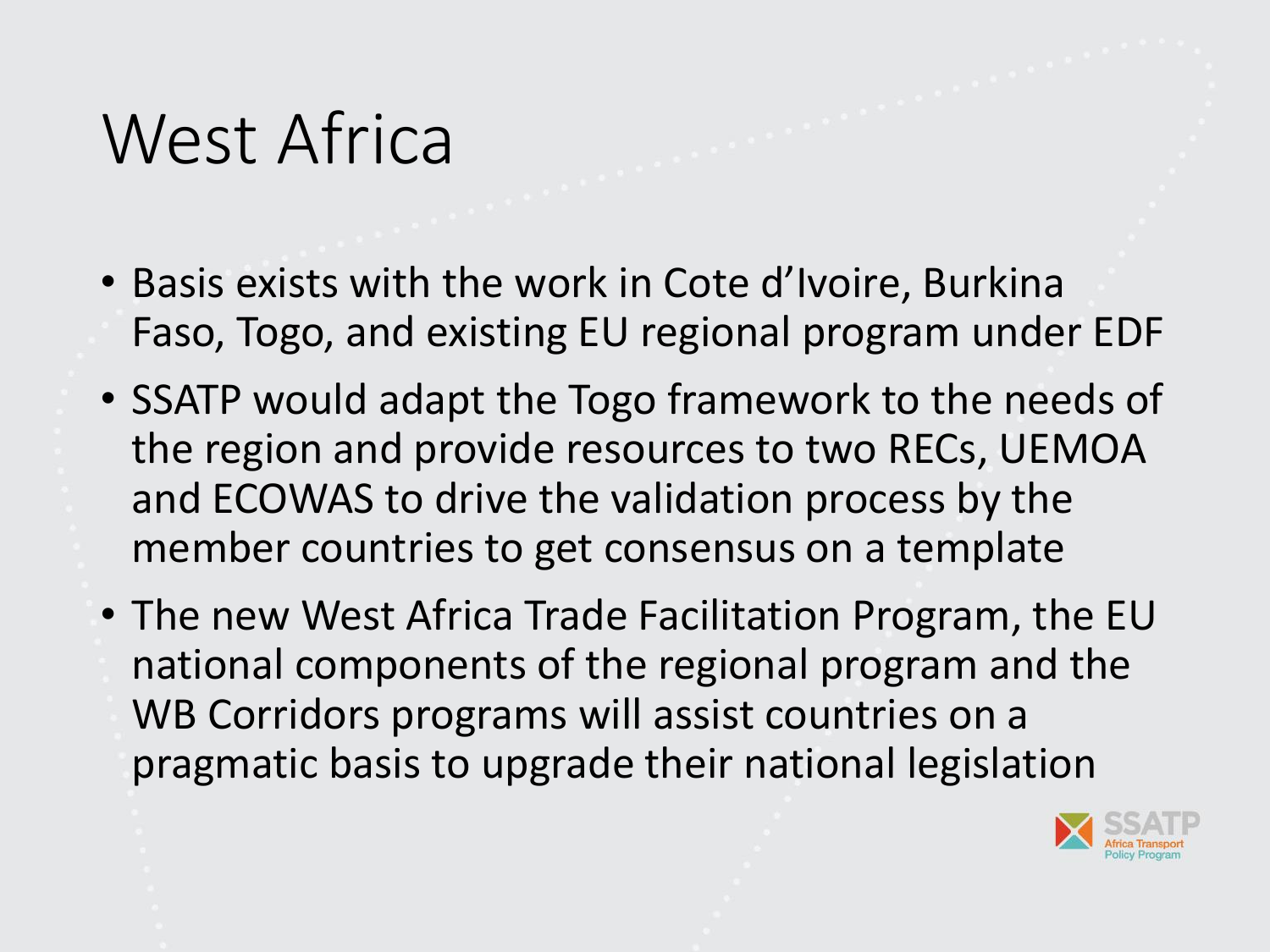## Central Africa

- The situation is slightly different
	- Larger knowledge gap on the status of the transport instruments and stakeholders to involve
	- But ECCAS benefits from a AfDB grant for developing and implementing a regional trade facilitation program
- The SSATP will provide technical expertise to the ECCAS Secretariat to assist in the definition and implementation of a trade facilitation program aiming at professionalization of trucking and logistics services